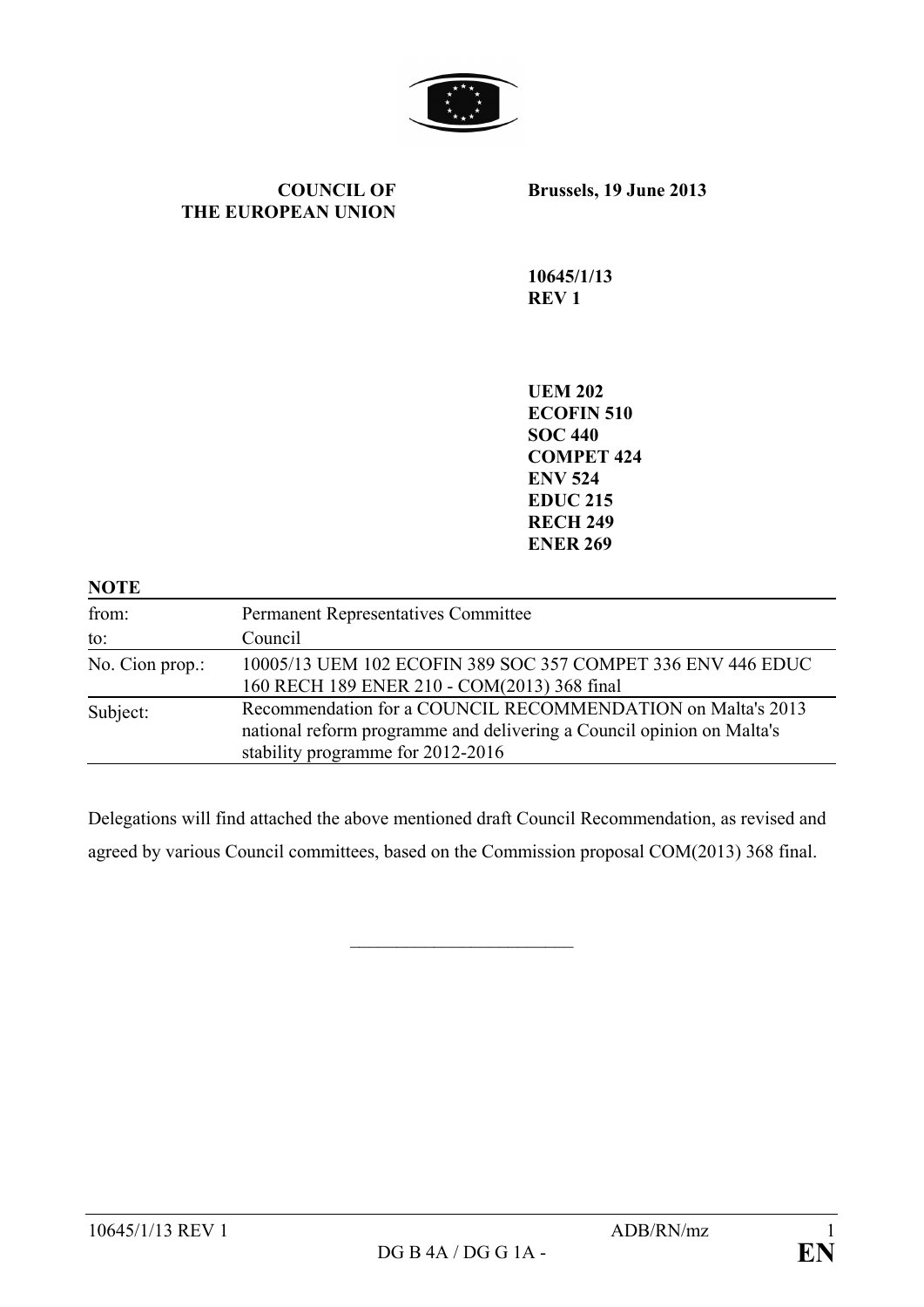# **ANNEX**

Recommendation for a

### **COUNCIL RECOMMENDATION**

#### **on Malta's 2013 national reform programme**

### **and delivering a Council opinion on Malta's 2013 stability programme for 2012-2016**

THE COUNCIL OF THE EUROPEAN UNION,

Having regard to the Treaty on the Functioning of the European Union, and in particular Articles 121(2) and 148(4) thereof,

Having regard to Council Regulation (EC) No 1466/97 of 7 July 1997 on the strengthening of the surveillance of budgetary positions and the surveillance and coordination of economic policies<sup>[1](#page-1-0)</sup>, and in particular Article 5(2) thereof,

Having regard to Regulation (EU) No 1176/2011 of the European Parliament and of the Council of 16 November [2](#page-1-1)011 on the prevention and correction of macroeconomic imbalances<sup>2</sup>, and in particular Article 6(1) thereof,

Having regard to the recommendation of the European Commission<sup>[3](#page-1-2)</sup>,

Having regard to the resolutions of the European Parliament<sup>[4](#page-1-3)</sup>,

Having regard to the conclusions of the European Council,

Having regard to the opinion of the Employment Committee,

Having regard to the opinion of the Economic and Financial Committee,

Having regard to the opinion of the Social Protection Committee,

After consulting the Economic Policy Committee,

<span id="page-1-0"></span><sup>&</sup>lt;sup>1</sup> OJ L 209, 2.8.1997, p. 1.<br><sup>2</sup> OJ L 206, 22, 11, 2011, p.

<span id="page-1-1"></span><sup>&</sup>lt;sup>2</sup> OJ L 306, 23.11.2011, p. 25.

<span id="page-1-2"></span> $\frac{3}{4}$  COM(2013) 368 final .

<span id="page-1-3"></span>P7\_TA(2013)0052 and P7\_TA(2013)0053.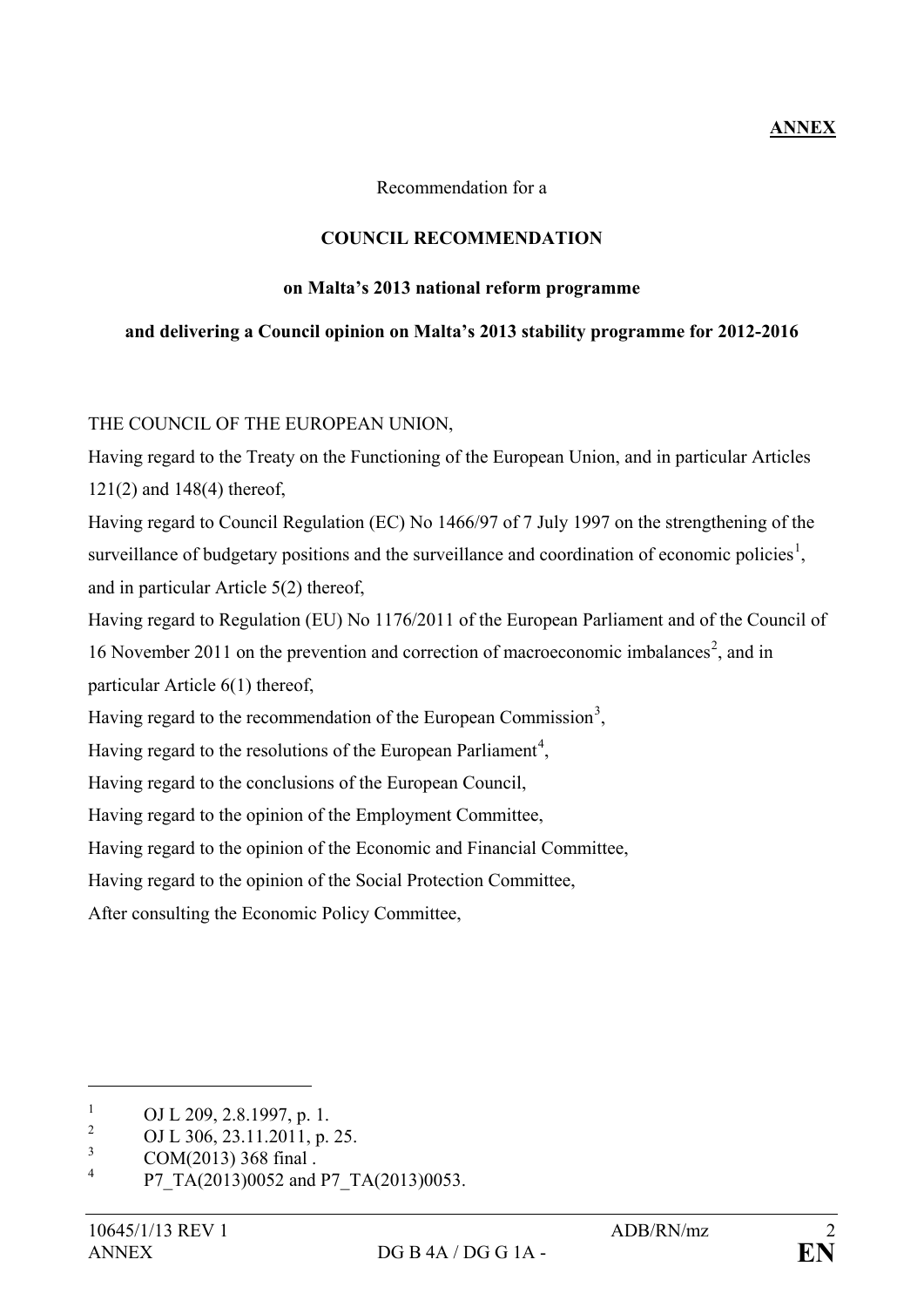## Whereas:

- (1) On 26 March 2010, the European Council agreed to the Commission's proposal to launch a new strategy for growth and jobs, Europe 2020, based on enhanced coordination of economic policies, which will focus on the key areas where action is needed to boost Europe's potential for sustainable growth and competitiveness.
- (2) On 13 July 2010, on the basis of the Commission's proposals, the Council adopted a recommendation on the broad guidelines for the economic policies of the Member States and the Union (2010 to 2014) and, on 21 October 2010, adopted a decision on guidelines for the employment policies of the Member States<sup>[5](#page-2-0)</sup>, which together form the 'integrated guidelines'. Member States were invited to take the integrated guidelines into account in their national economic and employment policies.
- (3) On 29 June 2012, the Heads of State or Government decided on a Compact for Growth and Jobs, providing a coherent framework for action at national, EU and euro area levels using all possible levers, instruments and policies. They decided on action to be taken at the level of the Member States, in particular expressing full commitment to achieving the objectives of the Europe 2020 Strategy and to implementing the country-specific recommendations.
- (4) On 10 July 2012, the Council adopted a recommendation on Malta's national reform programme for 2012 and delivered its opinion on Malta's updated stability programme for 2011-2015.

<span id="page-2-0"></span><sup>5</sup> Council Decision 2013/208/EU of 22 April 2013.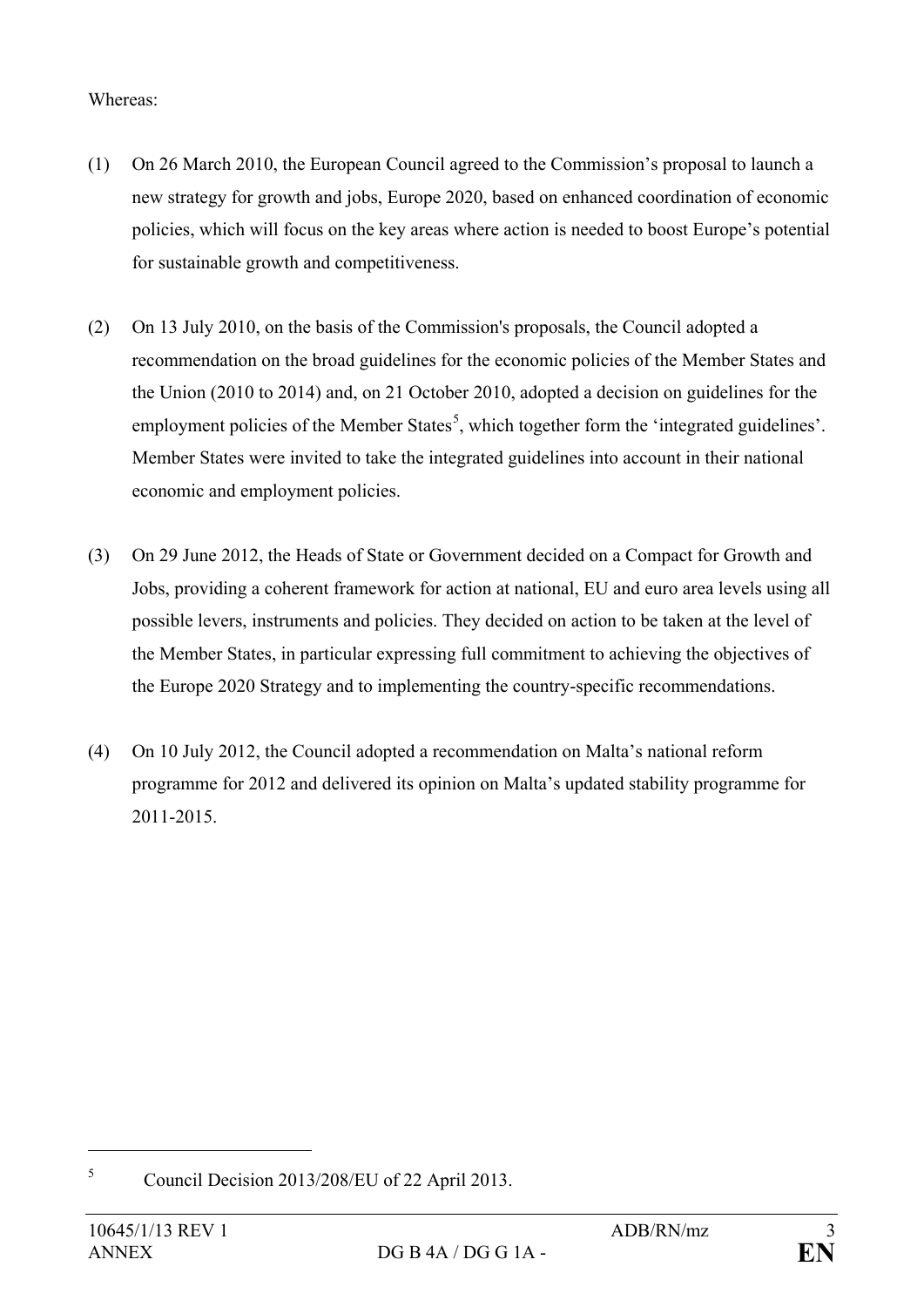- (5) On 28 November 2012, the Commission adopted the Annual Growth Survey<sup>[6](#page-3-0)</sup>, marking the start of the 2013 European Semester of economic policy coordination. Also on 28 November 2012, the Commission, on the basis of Regulation (EU) No 1176/2011, adopted the Alert Mechanism Report<sup>[7](#page-3-1)</sup>, in which it identified Malta as one of the Member States for which an indepth review would be carried out.
- (6) On 14 March 2013, the European Council endorsed the priorities for ensuring financial stability, fiscal consolidation and action to foster growth. It underscored the need to pursue differentiated, growth-friendly fiscal consolidation, to restore normal lending conditions to the economy, to promote growth and competitiveness, to tackle unemployment and the social consequences of the crisis, and to modernise public administration.
- (7) On 10 April 2013, the Commission published the results of its in-depth review  $\delta$  for Malta, under Article 5 of Regulation (EU) No 1176/2011. The Commission's analysis leads it to conclude that Malta is experiencing macroeconomic imbalances, which deserve monitoring and policy action. In particular, the banking sector and real estate market developments warrant close monitoring. The long-term sustainability of public finances requires policy attention.
- (8) On 30April 2013, Malta submitted its 2013 stability programme covering the period 2012- 2016 and its 2013 national reform programme. In order to take account of their interlinkages, the two programmes have been assessed at the same time.

<span id="page-3-0"></span> $^{6}$  COM(2012) 750 final.

<span id="page-3-1"></span> $\frac{7}{8}$  COM(2012) 751 final.

<span id="page-3-2"></span><sup>8</sup> SWD(2013) 120 final.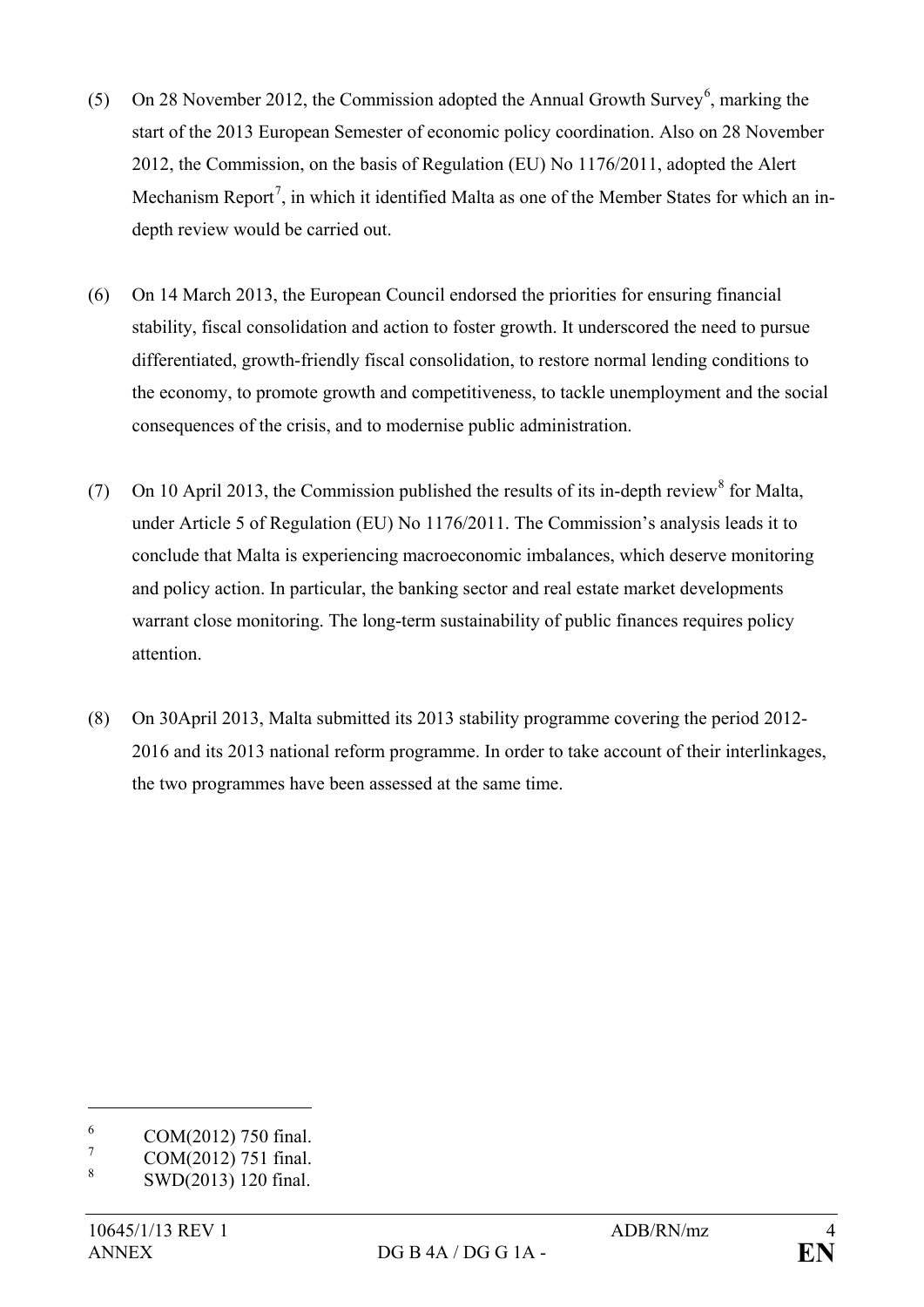(9) Based on the assessment of the 2012 Stability Programme pursuant to Council Regulation (EC) No 1466/97, the Council is of the opinion that the macroeconomic scenario underpinning the budgetary projections in the programme is plausible. The Council abrogated its decision on the existence of an excessive deficit in Malta on 4 December 2012, on account of its correction in 2011, which based on the Commission's 2012 autumn forecast appeared durable. However, in 2012 Malta recorded a general government deficit of 3.3% of GDP, again above the reference value of 3% of GDP. The objective of the budgetary strategy outlined in the programme is to gradually reduce the deficit from 3.3% of GDP in 2012 to 0.8% of GDP in 2016, implying gradual progress towards the medium-term objective. The programme confirms the medium-term objective of a balanced position in structural terms, which is more ambitious than required by the Stability and Growth Pact, but its achievement is not planned within the programme period. The 2013 deficit target in the programme relies on relatively high growth in tax revenues, which does not appear to be fully explained by the underlying macroeconomic scenario. In addition, it is not sufficiently supported by detailed measures, as is also the case for the subsequent years. As a result, the change in the planned (recalculated) structural balance is significantly higher than in the Commission's forecast. According to the latter, the structural balance improves by just ¼ pp. of GDP in 2013 and only marginally in 2014, on a no-policy-change basis. General government debt is projected to remain above the 60% of GDP threshold over the whole programme horizon. The national authorities project the debt to increase to 74.2% of GDP in 2014 and subsequently to start decreasing to 70% by 2016. In the Commission's 2013 spring forecast, the debt-to-GDP ratio is expected to increase slightly faster, to 74.9% in 2014, as the primary deficit is expected to continue expanding. Given the correction of the excessive deficit in 2011, Malta is in a threeyear transition period as regards the applicability of the debt reduction benchmark, starting in 2012. Malta did not make sufficient progress towards compliance with the debt criterion in 2012 and is not projected to do so in 2013-14. While Malta's fiscal framework is quite flexible, its non-binding nature and the short horizon of fiscal planning are not supportive of a sound fiscal position. Directive 2011/85/EU on budgetary frameworks has not yet been transposed and a structural budget balance rule, as provided for in the Treaty on Stability, Coordination and Governance, has not yet been introduced into national law. The stability programme states the intention of the government to set up a fiscal council, but no concrete plans are laid out.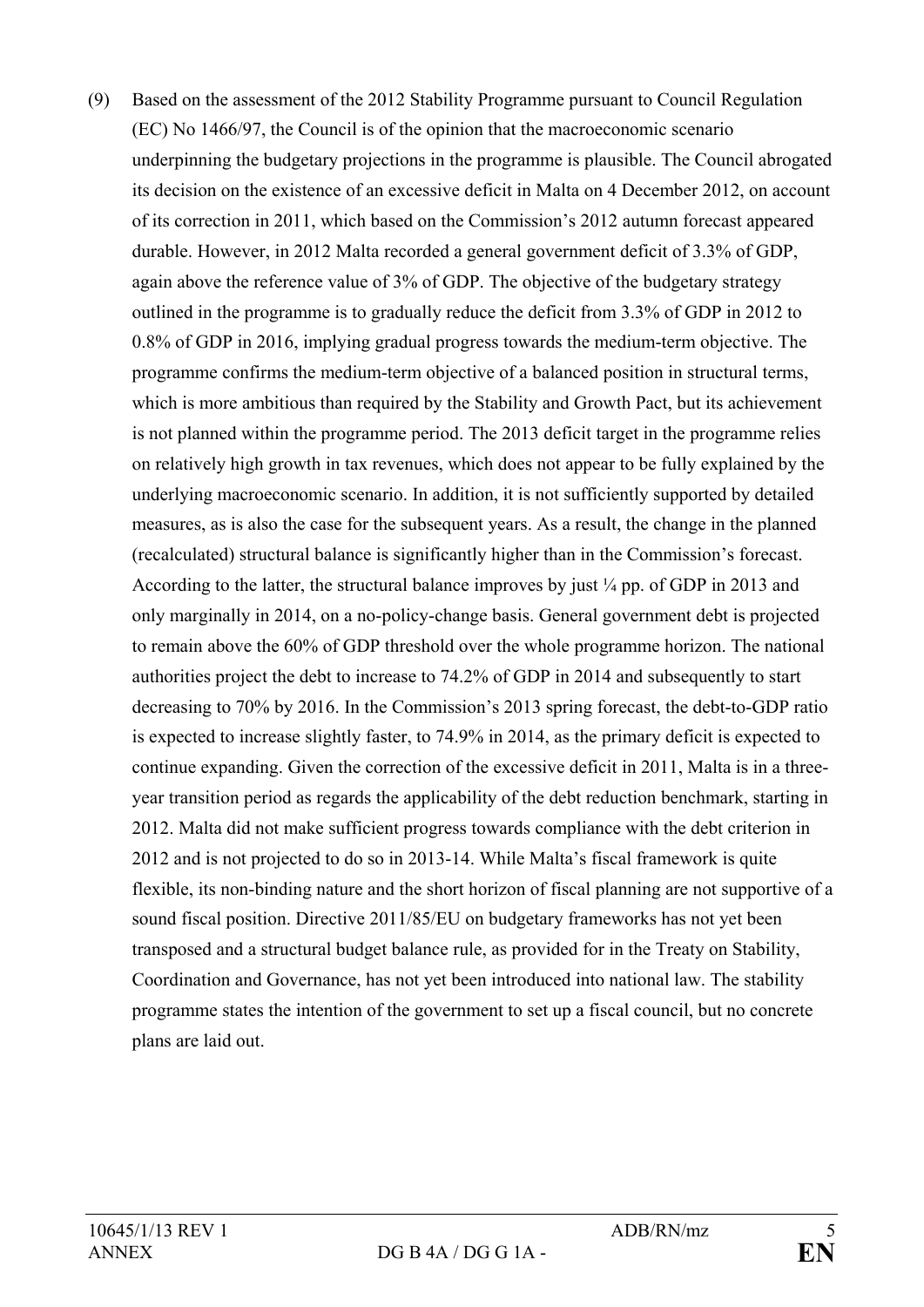- (10) Tax compliance and evasion continue to pose a challenge to the quality of public finances. The authorities have introduced a number of relevant measures and additional ones are in the pipeline, but implementation needs to be monitored closely as concrete results are yet to materialise. Tax incentives for companies to take on debt are still very high. In 2012, Malta stood out as the country with the second highest gap between the tax treatment of debt and equity financing of new investment. This debt bias may lead to excessively high corporate leverage and inefficient allocation of capital. Malta is among the few Member States without any provisions to counter the debt bias.
- (11) Malta still faces challenges regarding the sustainability of its public finances in view of the budgetary impact of ageing which is projected to considerably exceed the EU average the increase in pension expenditure accounts for more than half of the total projected increase in age-related expenditure, while when compared to other Member States the statutory retirement age remains low and the increase legislated with the 2006 reform is slow. A further reform is necessary to ensure sustainability while safeguarding adequacy and addressing intergenerational equity concerns. While discussions were held with social partners no concrete proposals for further pension reform were put forward. The employment rate of older workers is low and a comprehensive active ageing strategy has still to be finalised. Limited primary care provision, combined with the projected ageing of the population may lead to high healthcare costs in the long term. The administrative capacity in the area of public procurement is weak, leading to complicated and lengthy procedures.
- (12) Measures taken to reduce the rate of early school leaving, including the recent launch of the preparatory process leading to an early school leaving strategy are welcome, also with a view to reducing the mismatch between the demand and supply of skills. The effectiveness of the policy efforts made will depend on proper and timely implementation which will have to be closely monitored. However, the insufficient link of education and training to the labour market needs is a major bottleneck. The envisaged creation of a single apprenticeship scheme covering more qualification levels is also expected to contribute to fostering a workforce geared to labour market needs.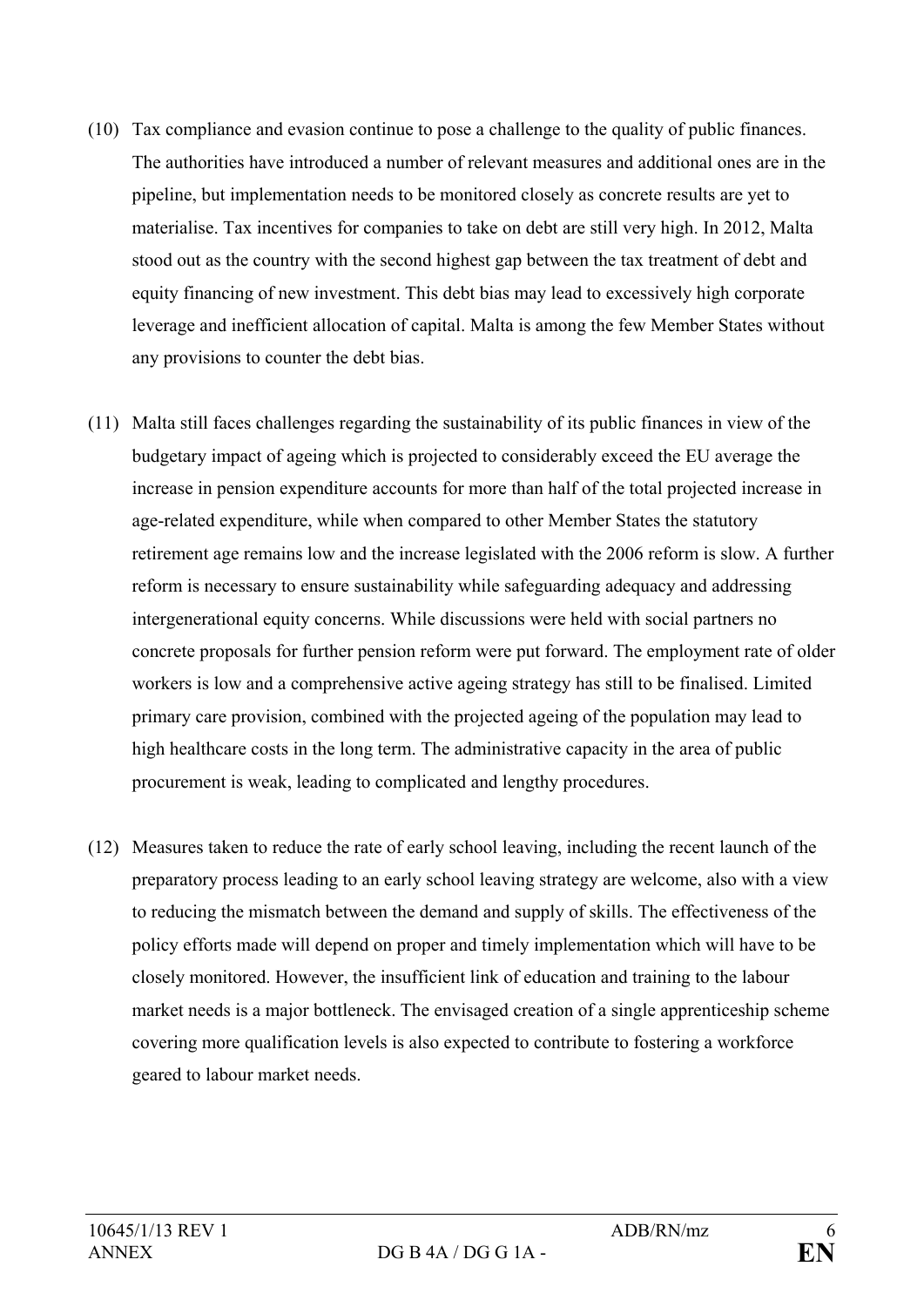- (13) Malta has also taken significant steps to increase participation by women in the labour force, mainly aimed at improving reconciliation of work and family life. Also benefitting from a favourable cohort effect, the employment rate of women continues to rise. However, there is room for improvement: the employment rate of women still remains low, parenthood still has a significant effect on the participation of women on the labour market, and the gender employment gap is the highest in the EU. Reinforce the promotion of flexible working arrangements and increase the provision of affordable childcare and afterschool facilities to a wider segment of the population can contribute to further increasing the employment rate of women.
- (14) Malta's cost-of-living adjustment mechanism has specific characteristics which appear to mitigate its negative effect on overall labour-market performance and wage adjustment: the mechanism grants a fixed amount increase, thus representing only partial compensation for inflation to wages above the 'reference' basic wage, micro- and macro-level derogation clauses are available, and wage bargaining is fully decentralised. Nevertheless in the event of very adverse phases of the economic cycle, the system still poses a potential challenge to the flexibility of real wages, thereby hindering labour market adjustment and hampering competitiveness. The volatility of prices of some components of the price index used in the mechanism, in particular energy prices could put pressure on inflation through wage-price spirals. Therefore, the collection of wage and productivity data on sectoral level, and a close monitoring of the impact of the wage indexation system will be essential to mitigate potential risks. The Maltese authorities should closely monitor the impact of the mechanism on the economy and stand ready to reform it as appropriate.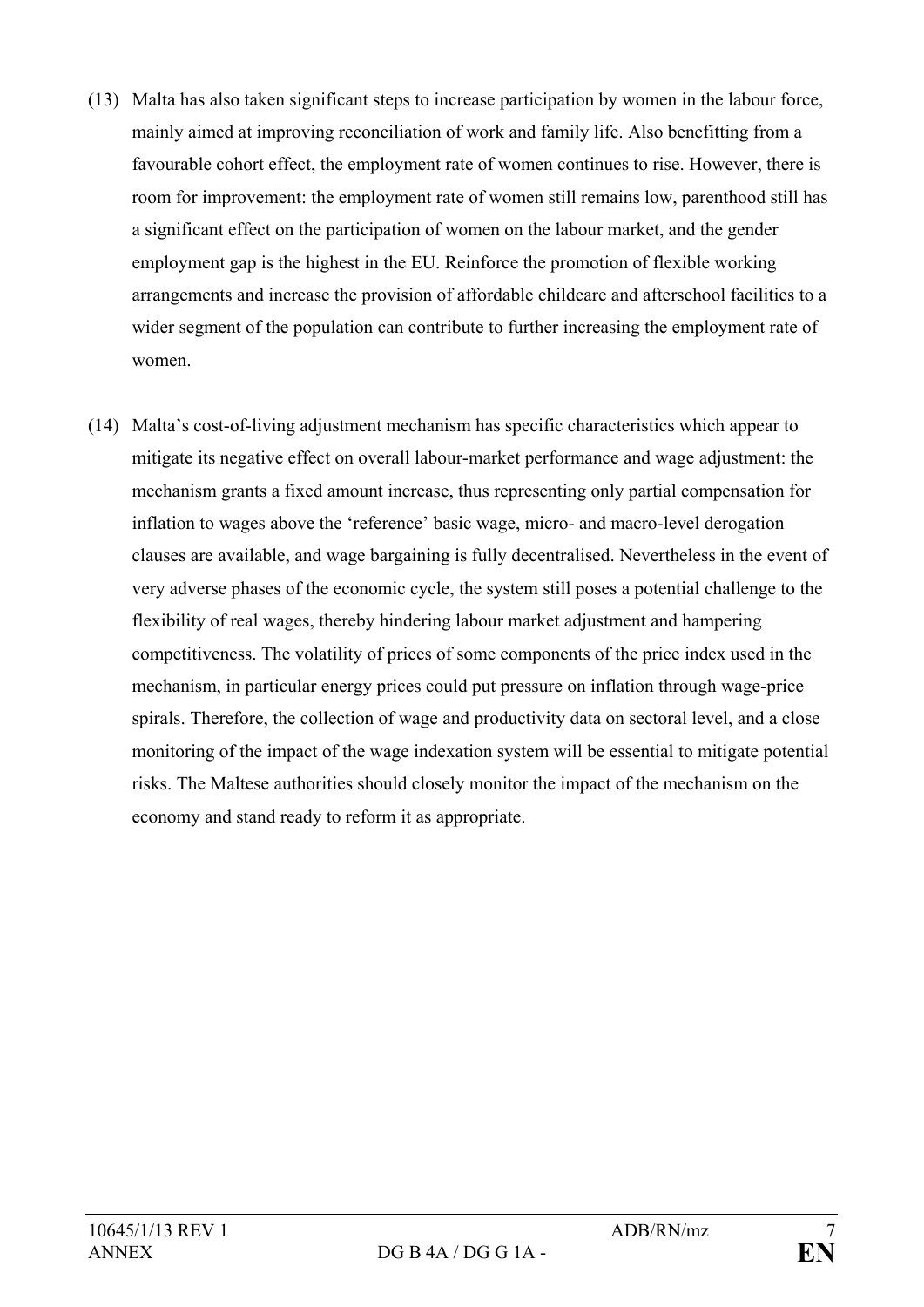- (15) Malta's competitiveness remains at risk in view of the very limited diversification and poor environmental performance of its energy supply leading to high electricity tariffs. The dire financial state of the main energy provider (*Enemalta*), adds to this insecurity, but the electricity connector with Sicily is expected to provide relief after 2014. While a number of initiatives have been further pursued, such as the uptake of photovoltaic power, the share of renewable energy sources remains particularly low and the feasibility of major projects, such as the development of wind farms, seems to be at stake. Progress was registered in energy efficiency, notably for public buildings, supported through Union funding. The environmental performance of Malta's transport system is also poor. Malta would benefit from a comprehensive transport strategy that seeks to improve public transport, the road network, the system's carbon performance and to further encourage the use of other types of transport than passenger cars.
- (16) The banking sector in Malta is very large when compared to the domestic economy. While this is notably due to non-core domestic and international banks, which have limited exposure to the domestic economy, continued strict supervision of them is warranted to prevent negative impact on financial stability from their activities. Domestic banks remain highly exposed to the property market while specific loan-loss provisions are relatively low. Policy discussions have taken place but this still has to translate into appropriate regulatory action. The judicial system suffers from inefficiencies that pose a further risk to financial stability. The long time needed to resolve insolvency cases obstructs the efficient enforcement of collateral rights. In times of economic stress, this may additionally burden banks' balance sheets and increase losses, resulting in recapitalisation needs.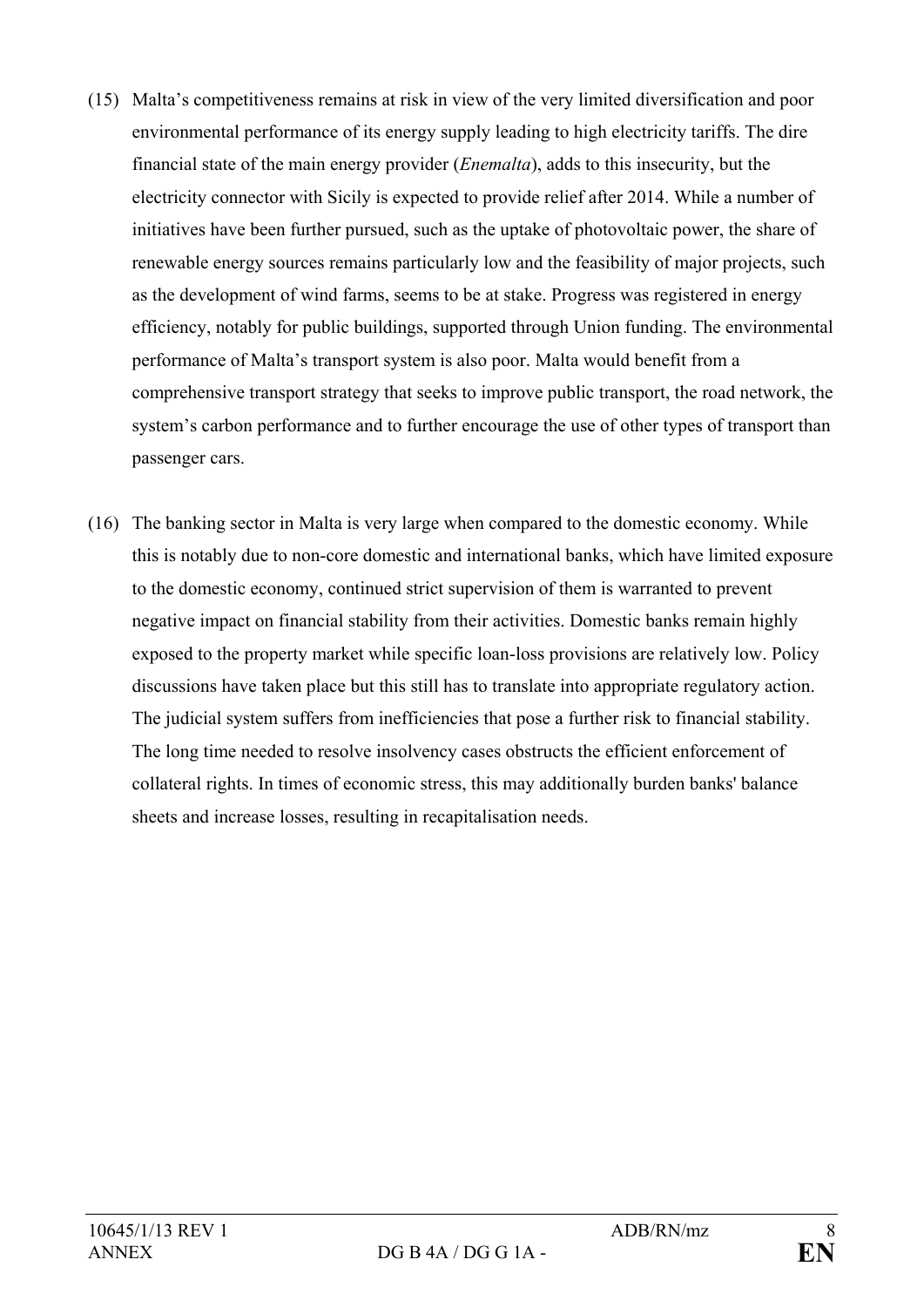- (17) In the context of the European Semester, the Commission has carried out a comprehensive analysis of Malta's economic policy. It has assessed the stability programme and national reform programme, and presented an in-depth review. It has taken into account not only their relevance for sustainable fiscal and socio-economic policy in Malta but also their compliance with EU rules and guidance, given the need to reinforce the overall economic governance of the European Union by providing EU-level input into future national decisions. Its recommendations under the European Semester are reflected in recommendations (1) to (5) below.
- (18) In the light of this assessment, the Council has examined Malta's stability programme, and its opinion<sup>[9](#page-8-0)</sup> is reflected in particular in recommendation  $(1)$  below.
- (19) In the light of the Commission's in-depth review and this assessment, the Council has examined the national reform programme and the stability programme. Its recommendations under Article 6 of Regulation (EU) No 1176/2011 on the prevention and correction of macroeconomic imbalances are reflected in recommendations (2) and (5) below,
- (20) In the context of the European Semester the Commission has also carried out an analysis of the economic policy of the euro area as a whole. On this basis the Council has issued specific recommendations addressed to the Member States whose currency is the euro. Malta also should ensure the full and timely implementation of these recommendations.

<span id="page-8-0"></span><sup>9</sup> Under Article 5(2) of Council Regulation (EC) No 1466/97.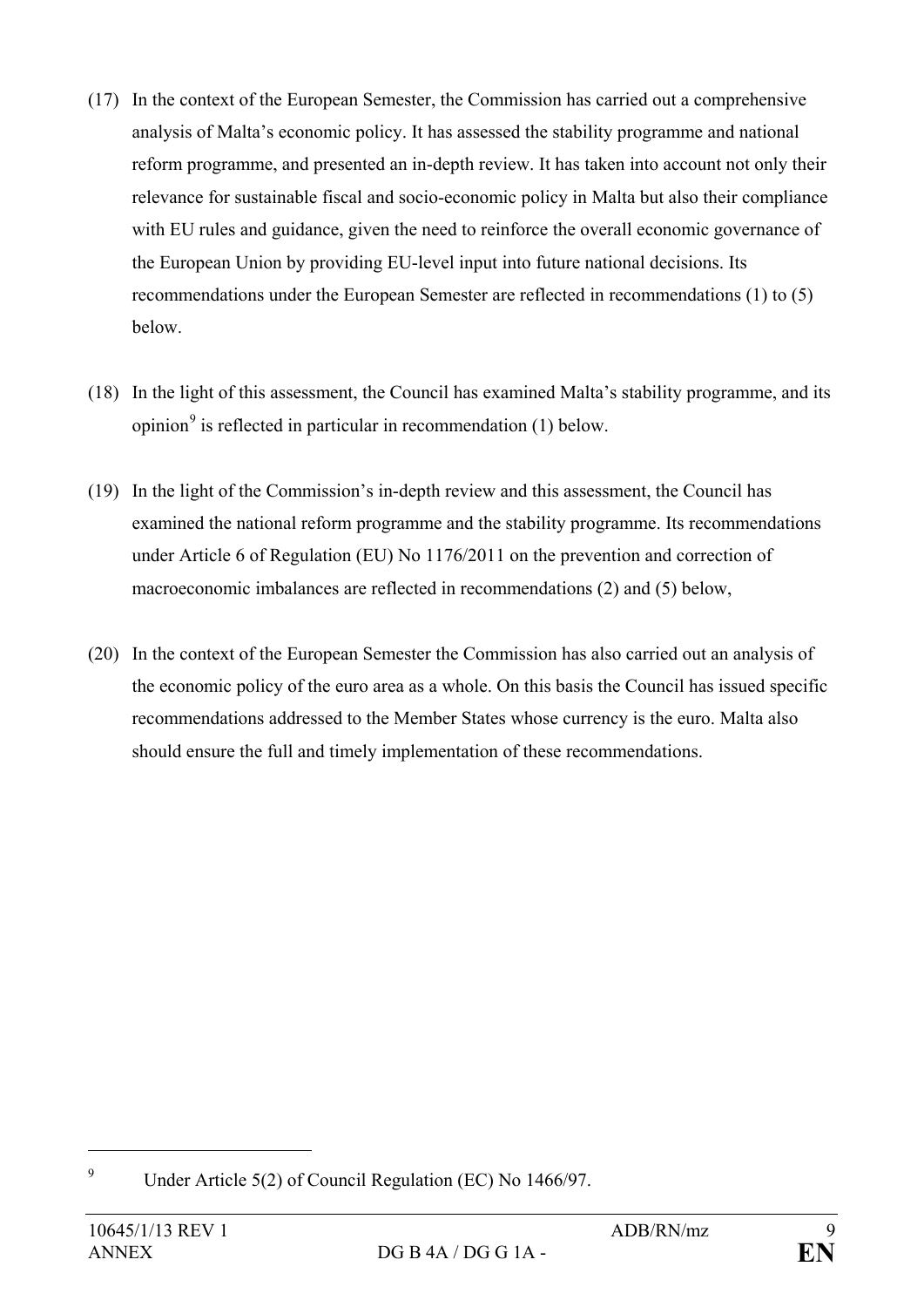HEREBY RECOMMENDS that Malta should take action within the period 2013-2014 to:

- 1. Specify and implement the measures needed to achieve the annual structural adjustment effort set out in the Council recommendations under the EDP in order to correct the excessive deficit by 2014 in a sustainable and growth-friendly manner, limiting recourse to oneoff/temporary measures. After correcting the excessive deficit, pursue the structural adjustment effort at an appropriate pace so as to reach the MTO by 2019. Put in place a binding, rule-based multiannual fiscal framework in 2013. Ensure concrete delivery of measures taken to increase tax compliance and fight tax evasion, and take action to reduce the debt bias in corporate taxation.
- 2. To ensure the long-term sustainability of public finances, continue to reform the pension system to curb the projected increase in expenditure, including by measures such as accelerating the increase in the statutory retirement age, increasing the effective retirement age by aligning retirement age or pension benefits to changes in life expectancy and by encouraging private pension savings. Take measures to increase the employment rate of older workers by finalising and implementing a comprehensive active ageing strategy. Pursue health-care reforms to increase the cost-effectiveness of the sector, in particular by strengthening public primary care provision. Improve the efficiency and reduce the length of public procurement procedures.
- 3. Continue to pursue policy efforts to reduce early school leaving, notably by setting up a comprehensive monitoring system, and increase the labour-market relevance of education and training to address skills gaps, including through the announced reform of the apprenticeship system. Continue supporting the improving labour-market participation of women by promoting flexible working arrangements, in particular by enhancing the provision and affordability of child-care and out-of-school centres.